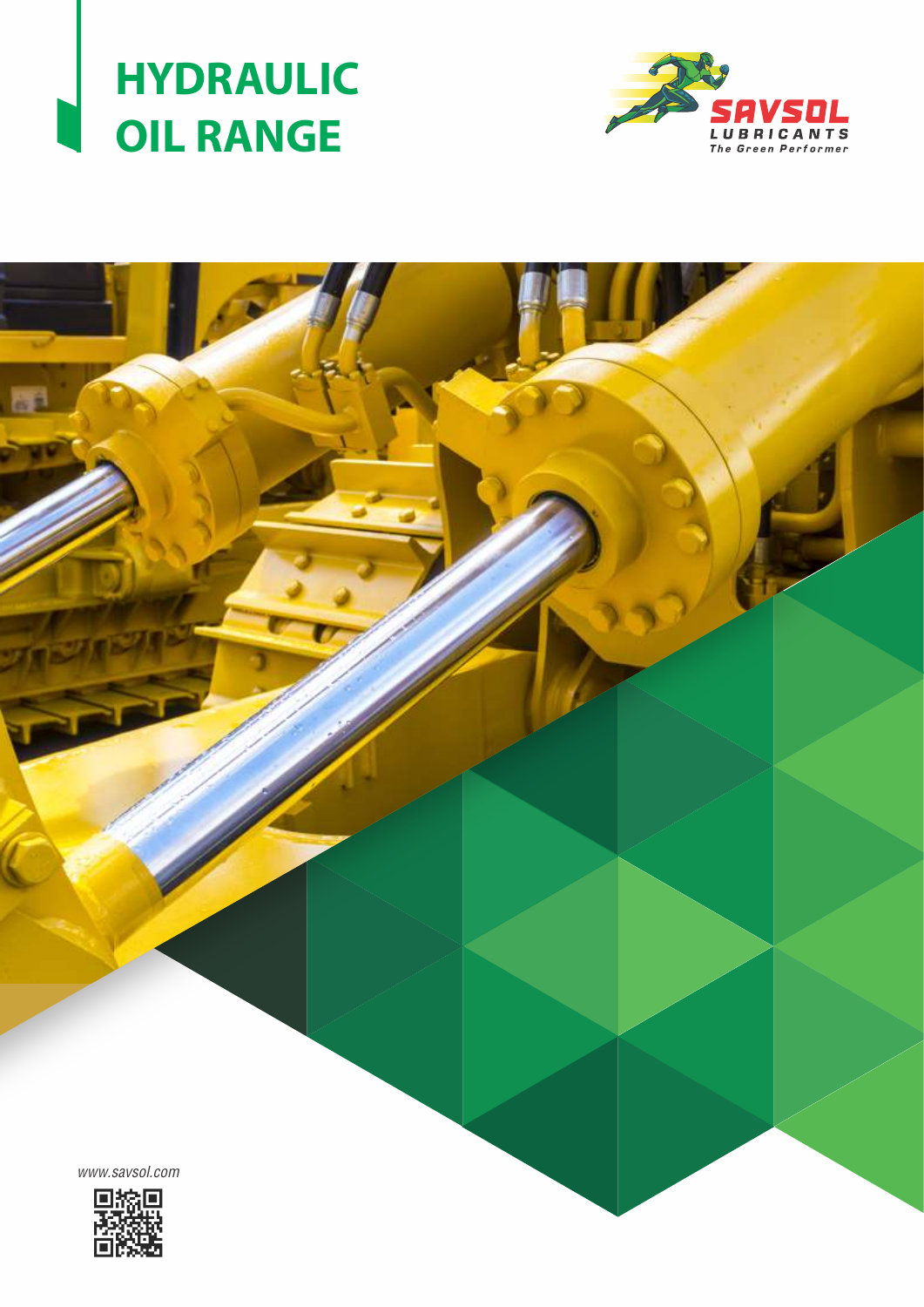

Savita Oil Technologies Ltd. India's leading Petroleum Specialities manufacturing group, is known for its strong R&D base and its adherence to international quality standards ISO 9001 and ISO 14001. Its Silvassa Kharadpada plant is also certified under IATF 16949: 2016

Since its inception in 1961, Savita has always set standards. It has strategically located refineries at Navi Mumbai, Mahad and Silvassa. With a sharp customer focus and an innovative attitude, the Savita Group is today India's largest exporter of Petroleum Specialities Transformer Oils, Liquid Paraffins, White Oils Industrial & Automotive Lubricants and Specialities - are some of the categories in which Savita has made a mark.

Savita is known globally to offer smart solutions to industry's most stubborn problems. Right from formulation to manufacturing and marketing, Savita leads the way. The group's endeavour is to fulfil its promise of total customer satisfaction by using the latest cutting edge technology to satisfy their needs.

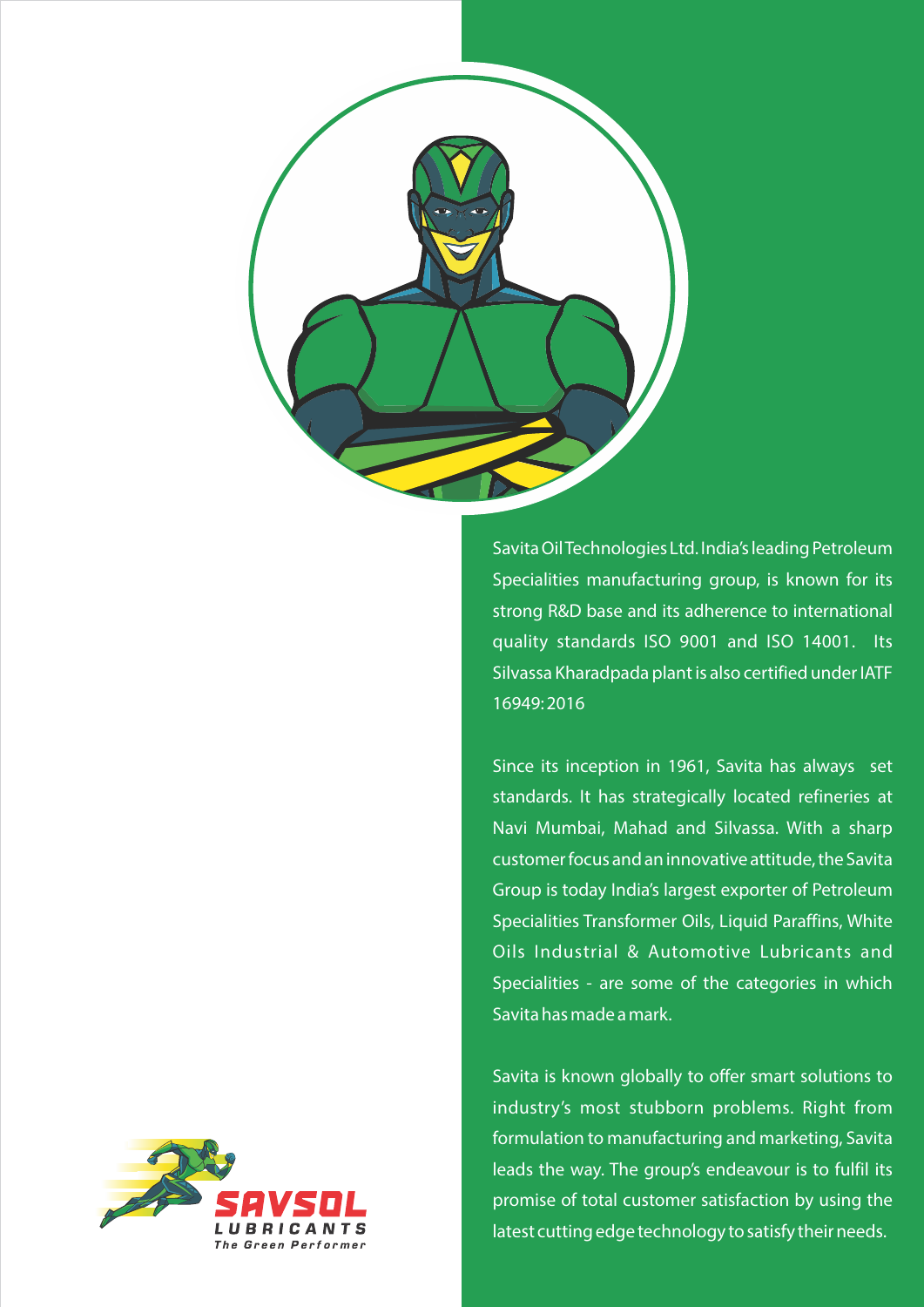## **SAVSOL HY FLUID HAFE**

## **Description:**

SAVSOL HY FLUID HAFE Series Oils are high performance High Viscosity Index, Ashless and Fuel Efficient Hydraulic Oils for modern Hydraulic systems. Savsol Hy Fluid HAFE oils are blended from highly refined hydro treated high viscosity index base oils along with Premium Ashless Hydraulic Technology with the environment in mind. It provides excellent protection to hydraulic systems against wear, corrosion, rust, oxidation and foaming.

## **Application:**

SAVSOL HY FLUID HAFE Series Hydraulic Oils can be used in all new technology hydraulic equipment's to reduce the fuel consumption and hence increase the productivity. Recommended for use in hydraulic systems where in the power and controls systems are subjected to extreme ambient temperatures. Also best suitable for high precision hydraulic operations where longer drain intervals & wet filter ability is desired in more water prone areas.

## **Specifications:**

SAVSOL HY FLUID HAFE Series Hydraulic Oils meet the following performance specification requirements:

- $\blacksquare$  DIN 51524 Part III, II & I
- **E** Parker (formerly Denison) HF-0, HF-1, HF-2 (HV/HM)
- $\blacksquare$  SAE MS 1004 Type H Hydraulic Oil Specifications (HV Anti-wear & Viscosity Improver)
- AGMA 9005-E02 Anti-wear
- $\blacksquare$  ISO 11158 (HV & HM)
- Cincinnati MAG P-68 (VG 32), P-69 (VG 68) & P-70 (VG 46)
- $\blacksquare$  GM LS-2
- Bosch Rexroth RE 90220
- **Eaton Vickers 35VO25**

**Viscosity Grades:**  VG 32, 46, 68 & 100

## **SAVSOL HLP Series**

## **Description:**

SAVSOL HLP Series Oils are high performance Hydraulic Oils for modern Hydraulic High Pressure Pumps and Hydraulic systems. Savsol HLP Oils are blended from highly refined hydro treated high viscosity index base oils fortified with latest additive technology to provide complete protection on wear, corrosion, rust, oxidation and foaming.

## **Application:**

SAVSOL HLP Series Hydraulic Oils can be used in to meet or exceed the performance requirements of all hydraulic equipment manufacturers and Industry Organization Specifications. These oils are recommended for sophisticated high performance hydraulic systems where high temperature and pressure are encountered.

## **Specifications:**

SAVSOL HLP Series Hydraulic Oils meet the following performance specification requirements:

- $\blacksquare$  DIN 51524 Part II & Part III
- **Parker (formerly Denison) HF-0, HF-1, HF-2**  $(HM/HI)$
- Eaton Vickers M-2950-S & I-286-S3
- $\blacksquare$  ISO 11158 (HM & HL)
- $\blacksquare$  Cincinnati MAG P-68 (VG 32), P-69

**Viscosity Grades:**  VG 32, 46, 68, 100 & 150

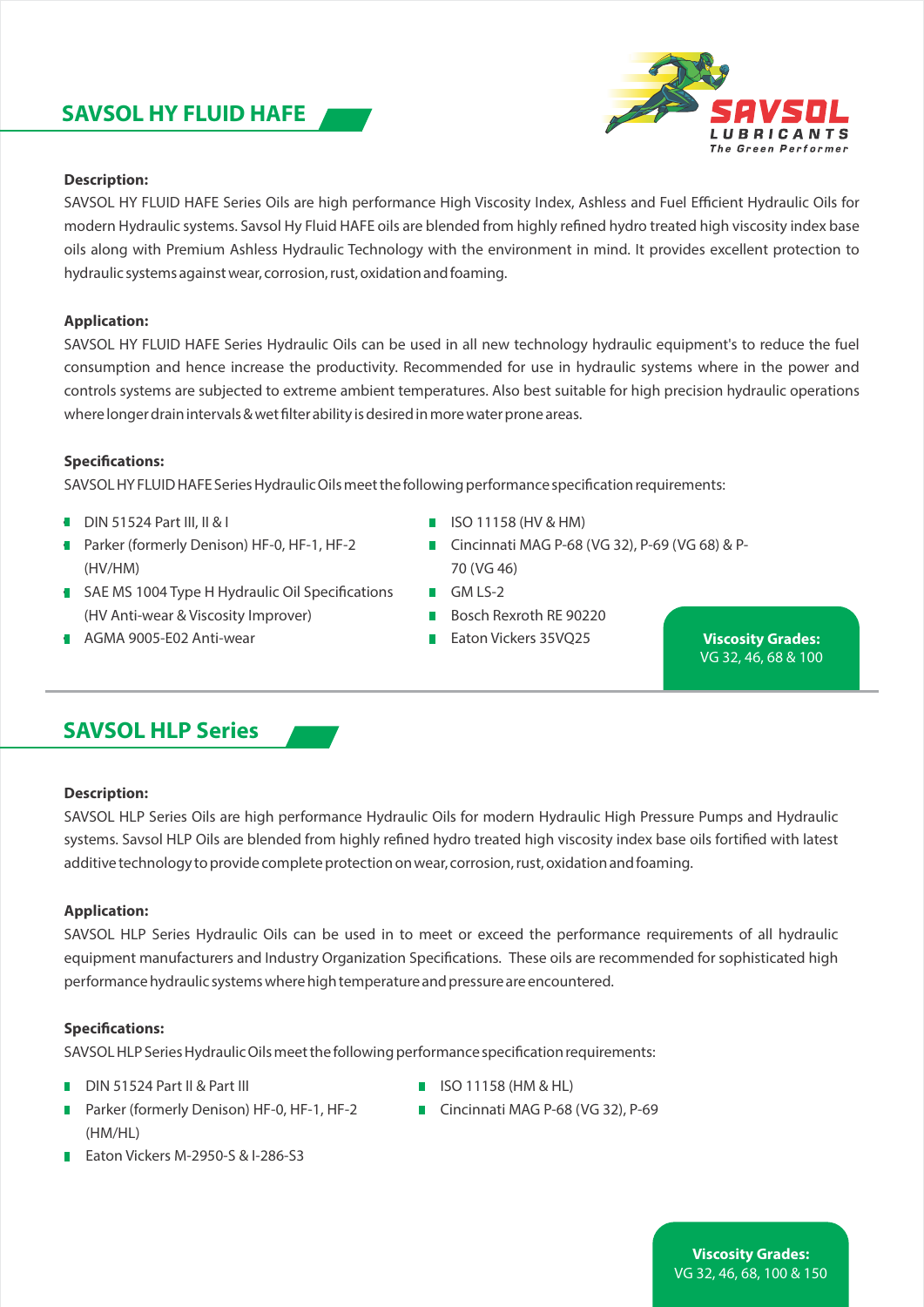

## **SAVSOL HY FLUID AW**

## **Description:**

SAVSOL HY FLUID AW Series Hydraulic Oils are high performance Anti-Wear hydraulic oil blended from highly refined hydro treated high viscosity index base oils fortified with Anti-Wear, Anti-Rust, Anti-Oxidant, Anti-corrosion and anti-foam additives to provide excellent protection against wear, rust & corrosion and oxidation.

## **Application:**

SAVSOL HY FLUID AW Series Hydraulic Oils can be used in hydraulic systems operating under moderate to severe conditions. Recommended for use in hydraulic systems where high temperature, pressure and pump speed are encountered. Suitable for hydraulic systems, enclosed gear boxes, chain drives, vacuum pumps, machine tools etc.

## **Specifications:**

SAVSOL HY FLUID AW Series Hydraulic Oils meet the following performance specification requirements:

- DIN 51524 Part II HLP
- **EXECUTE: 1983 (Reaffirmed 1993) (VG 32 to 150) Manual Contract Contract Contract Contract Contract Contract Contract Contract Contract Contract Contract Contract Contract Contract Contract Contract Contract Contract Contr**

AW 32,46,68,100,150, 220,320 & 460

## **SAVSOL HYDRAULIC OIL VG Series**

#### **Description:**

SAVSOL HYDRAULIC OIL VG Series is high performance Hydraulic & Circulating Oil blended from highly refined base oils fortified with Anti-Wear, Anti-Rust, Anti-Oxidant additives to provide excellent protection against wear, rust & corrosion and oxidation.

#### **Application:**

SAVSOL HYDRAULIC OIL VG Series can be used in hydraulic systems operating under moderate to severe conditions. Recommended for use in hydraulic systems where high temperature, pressure and pump speed are encountered. Also suitable for Systems requiring Anti-Wear properties.

#### **Specifications:**

SAVSOL HYDRAULIC OIL VG Series meet the following performance specification requirements:

- $\blacksquare$  DIN 51524 Part I
- **B** ISO HM

**Viscosity Grades:**  VG 46 & 68.